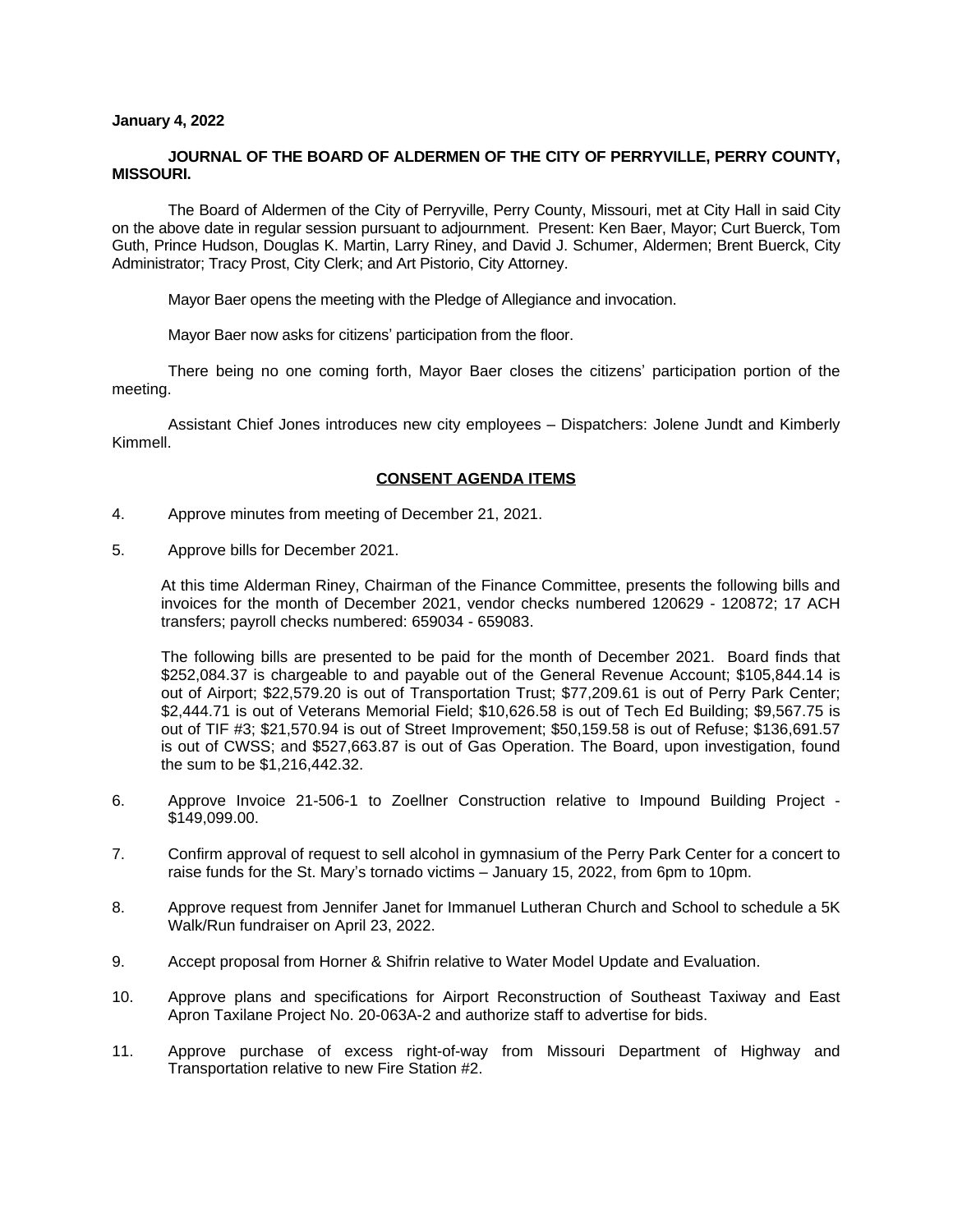- 12. Approve quotes received for Miget Memorial Park Playground Retaining Wall and award to Kueker's Nursery & Landscaping per recommendation of City Engineer Baer - \$16,265.55.
- 13. Approve purchase of hydrants and valves from Core & Main \$28,360.27.
- 14. Approve quotes received for winter salt and award to Morton Salt \$87.74 per ton.
- 15. Approve suggested plan for reassignment of city vehicles.
- 16. Approve EDA program funding application.
- 17. Acknowledge receipt of 2023 Perry Plaza CID Budget.
- 18. Approve update to Police Department Operations Manual relative to non-preference wrecker requests – GO-98-0802.

# **END OF CONSENT AGENDA**

At this time, Mayor Baer asks if anyone wishes to remove anything from the Consent Agenda.

Alderman Guth makes a motion to approve the Consent Agenda. Alderman Riney seconds the motion, and on vote the motion carries.

At this time, the Board discusses the need to replace the downtown streetlights via time and material method. City Administrator Buerck tells the Board that last weekend's winds knocked down a city-owned light pole. Although no one was hurt, a car was damaged. He notes that this is the second pole that has fallen, even though staff is doing regular inspections of the poles around the Square. He asks the Board for permission to proceed with the emergency replacement of these decorative lights, for a possible cost of \$275,000. He says that new poles could include speakers for downtown events as well as a watering system for plants placed on the structure. Public Works Director Layton adds that water has been found at the base and has rusted the inside of the lights. He tells the Board that staff has been unable to determine how many of the lights need to be replaced. Alderman Guth states that he thinks the lights could be fixed. After discussion, it is decided that staff would meet with the aldermen at the Downtown Square tomorrow morning to view the lights. The Board will review this matter again at the next meeting.

City Administrator Buerck notes that staff has previously visited with the Planning & Zoning Commission and the Board of Aldermen regarding minimum parking requirements. He states that staff proposes eliminating minimum parking requirements for commercial businesses and allowing the businesses to determine their own parking requirements. He notes that this will free up more property for redevelopment in the City and also allows the private businesses to consider things like online shopping, store delivery and pickup, and changing shopper preferences in how they design and build their retail spaces. He also states that, although this is a growing trend nationally, we would likely be the first city in Missouri to take this step to improve its business climate. Alderman Schumer notes that most businesses know how many parking spaces they need. City Administrator Buerck tells the Board that staff proposes leaving the restrictions in place for residential development, particularly as it relates to multi-family complexes, and he also tells them that downtown parking on the street is shared by all of the businesses; however, it is owned by the City.

After discussion and review, it is the consensus of the Board to authorize staff to prepare an ordinance regarding the elimination of minimum parking requirements for commercial businesses for their consideration.

City Administrator Buerck tells the Board that staff has reviewed the reports of unacceptable activities at the Downtown Plaza. He suggests that the easiest way to remove the activities is by turning off the electricity to the Downtown Plaza as soon as the Christmas tree is removed. Alderman Riney and Alderman Martin relate several reports they have received about the behavior of the people hanging out at the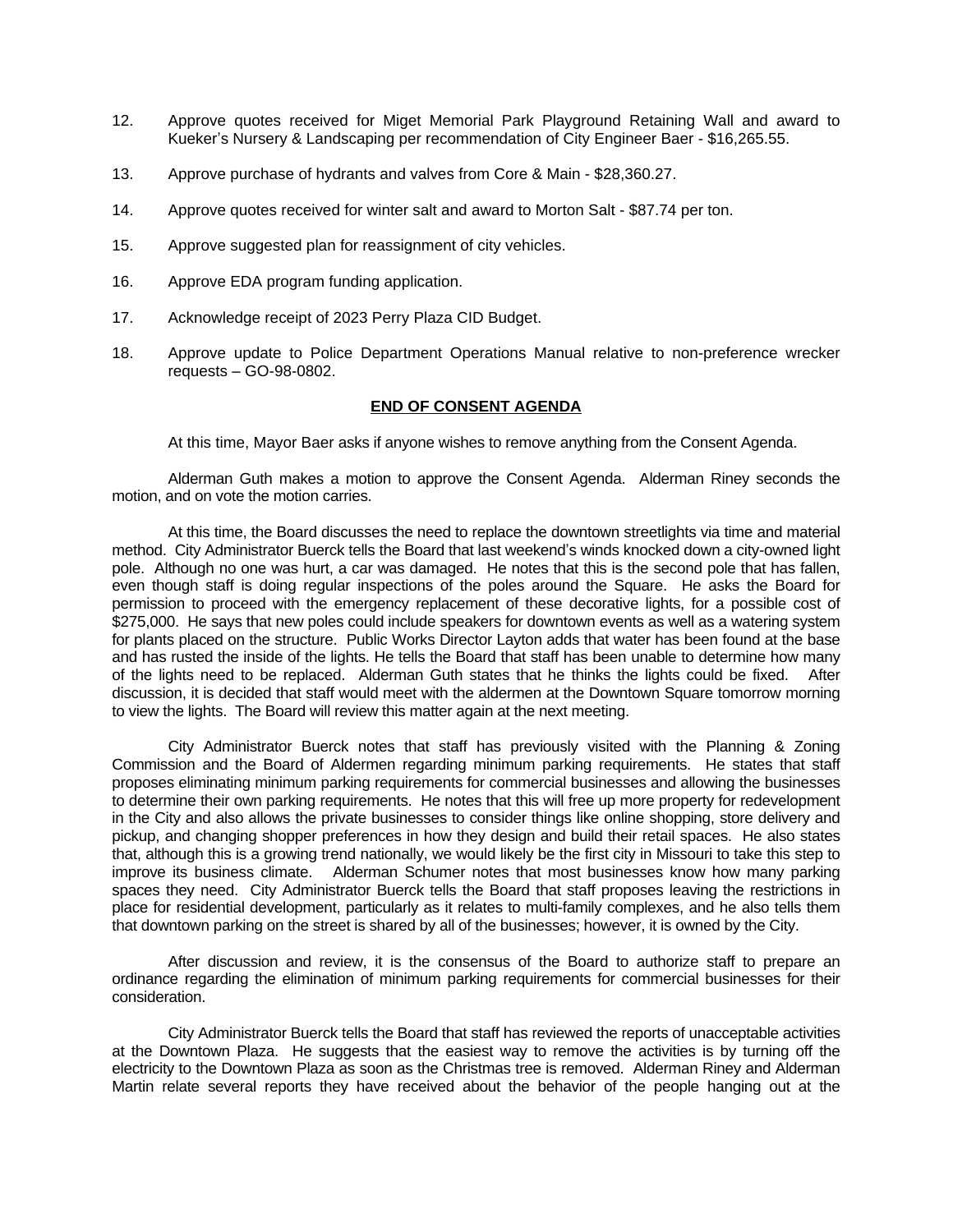Downtown Plaza. Assistant Chief Jones and City Administrator Buerck ask the Board members to direct any complaints to the Police Department so they can be handled quickly.

After discussion, it is the consensus of the Board that the electricity be discontinued at the Downtown Plaza to try to deter the activities; however, they would like to review the matter again in the Spring when the weather warms up.

### **SECOND READINGS AND FINAL PASSAGE:**

Now, at this time, the Board proceeds to approve Bill No. 6258, AN ORDINANCE AUTHORIZING THE MAYOR OF THE CITY OF PERRYVILLE, MISSOURI, TO EXECUTE A CONTRACT BY AND BETWEEN THE CITY AND **JEREMY TENNEY** RELATIVE TO **POLICE OFFICER TRAINING EMPLOYMENT AGREEMENT**; FURTHER SAID ORDINANCE SHALL AUTHORIZE AND DIRECT THE CITY CLERK TO ATTEST THE SIGNATURE OF THE MAYOR. Bill No. 6258 is read a second time on motion by Alderman Buerck, seconded by Alderman Martin. Thereupon on motion by Alderman Buerck, seconded by Alderman Hudson, and on vote carried, it is ordered that the bill be placed on final passage. Roll call showed the aye and nay vote as follows: Curt Buerck, aye; Tom Guth, aye; Prince Hudson, aye; Douglas K. Martin, aye; Larry Riney, aye; David J. Schumer, aye. Totals: aye, six; nay, none. The Mayor thereupon declared the bill passed and approved and the bill thereupon became Ordinance No. 6475 of the City of Perryville, and is in words and figures as follows:

BILL NO. 6258 CREAKING THE SERVICE OF STREET AND THE SERVICE OF STREET AND THE SERVICE OF STREET AND THE SERVICE OF STREET AND THE SERVICE OF STREET AND THE SERVICE OF STREET AND THE SERVICE OF STREET AND THE SERVICE OF ST

AN ORDINANCE AUTHORIZING THE MAYOR OF THE CITY OF PERRYVILLE, MISSOURI, TO EXECUTE A CONTRACT BY AND BETWEEN THE CITY AND **JEREMY TENNEY** RELATIVE TO **POLICE OFFICER TRAINING EMPLOYMENT AGREEMENT**; FURTHER SAID ORDINANCE SHALL AUTHORIZE AND DIRECT THE CITY CLERK TO ATTEST THE SIGNATURE OF THE MAYOR.

WHEREAS, the Mayor and Board of Aldermen have heretofore reviewed a contract, marked Exhibit A and attached hereto and incorporated herein as if fully set forth; and,

WHEREAS, the Mayor and Board of Aldermen of the City of Perryville, Missouri, deem it advisable to enter into said contract;

NOW, THEREFORE, BE IT ORDAINED BY THE MAYOR AND BOARD OF ALDERMEN OF THE CITY OF PERRYVILLE, MISSOURI, AS FOLLOWS:

1. That the Mayor and Board of Aldermen of the City of Perryville approve the contract in its substantial form, marked Exhibit A and attached hereto and incorporated herein as if fully set forth between the City of Perryville, a municipal corporation, and Jeremy Tenney. It is the belief of the Mayor and Board of Aldermen that it is in the best interest of the citizens of the City of Perryville, that the City enters into said contract.

2. That the Mayor be and he is hereby authorized and directed to execute said contract for and on behalf of the City of Perryville, Missouri.

3. That the City Clerk of the City of Perryville is hereby authorized and directed to attest the signature of the Mayor on the attached contract.

4. If any section, subsection, sentence, clause, phrase or portion of this ordinance is for any reason held invalid or unconstitutional by any court of competent jurisdiction, such portions shall be deemed a separate, distinct and independent provision, and such holding shall not affect the validity of the remaining portions hereof.

5. This ordinance shall take effect and be in force from and after its passage and approval.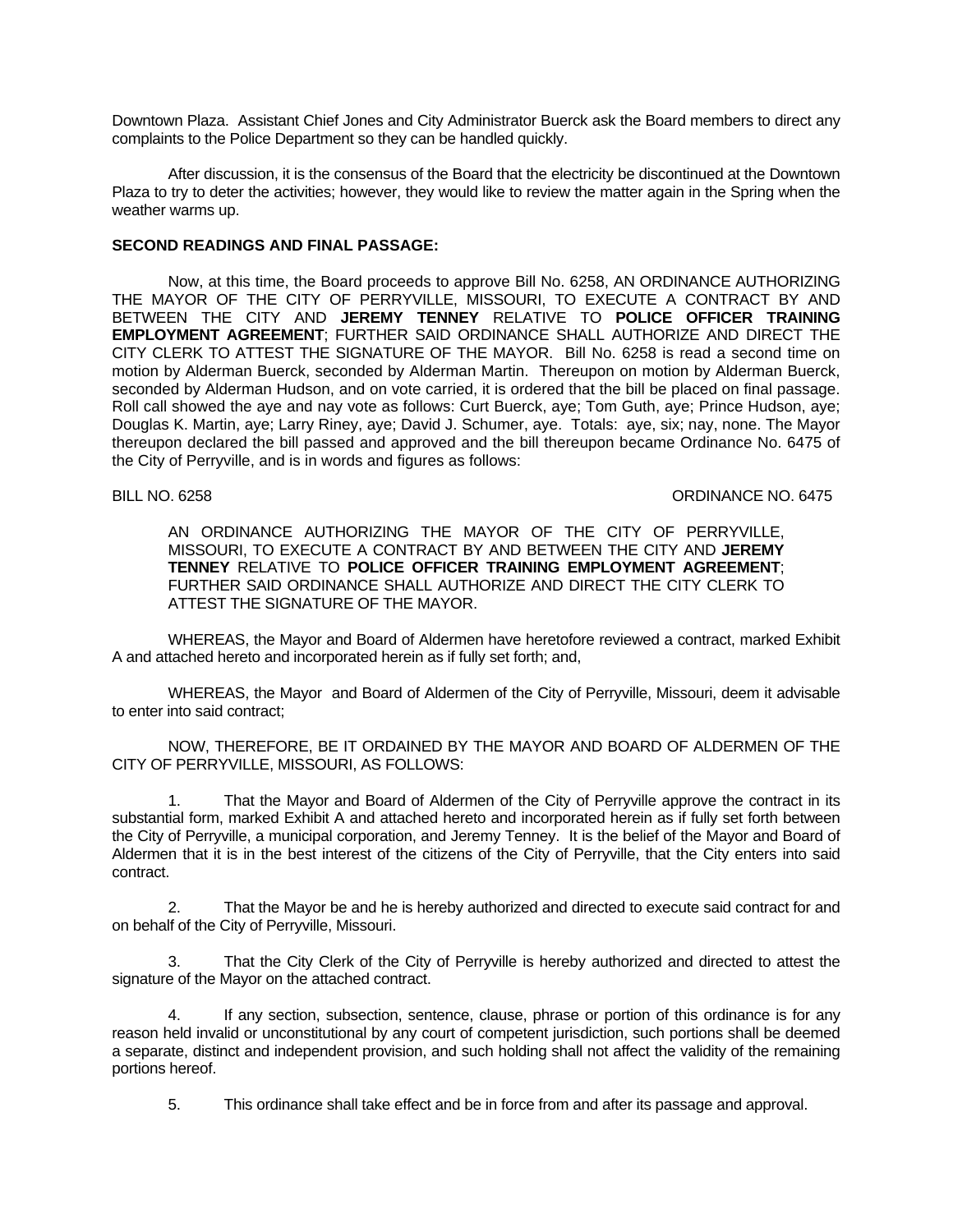FIRST READING: December 21, 2021.

SECOND READING: January 4, 2022.

PASSED AND APPROVED this 4<sup>th</sup> day of January, 2021, by a vote of 6 ayes, 0 nays, 0 abstentions, and 0 absent.

ATTEST: By: Ken Baer, Mayor Tracy Prost, City Clerk

CITY OF PERRYVILLE, MISSOURI

### **FIRST READINGS:**

Alderman Schumer presents motion, seconded by Alderman Riney, and on vote carried Bill No. 6259, accepting Voluntary Annexation from Missouri Highways and Transportation Commission for a portion of State Highway AC, is read for the first time by title only. The heading is as follows:

AN ORDINANCE ANNEXING CERTAIN ADJACENT TERRITORY INTO THE CITY LIMITS OF THE CITY OF PERRYVILLE, MISSOURI, UNDER THE PROVISIONS OF SECTION 71.012 RSMO.

Alderman Martin presents motion, seconded by Alderman Guth, and on vote carried Bill No. 6260, accepting Voluntary Annexation from the City of Perryville, Missouri, for a 5.37 acre tract as recorded in Document 2021R01107 of the Perry County Deed Records, is read for the first time by title only. The heading is as follows:

AN ORDINANCE ANNEXING CERTAIN ADJACENT TERRITORY INTO THE CITY LIMITS OF THE CITY OF PERRYVILLE, MISSOURI, UNDER THE PROVISIONS OF SECTION 71.012 RSMO.

Alderman Riney presents motion, seconded by Alderman Schumer, and on vote carried Bill No. 6261, accepting General Warranty Deed from Perryville Development Corporation relative to property for Technical Education Building, is read for the first time by title only. The heading is as follows:

AN ORDINANCE AUTHORIZING THE MAYOR AND CITY CLERK OF THE CITY OF PERRYVILLE, MISSOURI, TO ATTEST TO THE CITY'S ACCEPTANCE OF CERTAIN PROPERTY, WHICH SAID PROPERTY IS PARTICULARLY SET FORTH IN THE ATTACHED GENERAL WARRANTY DEED.

Mayor Baer asks for Committee Reports.

Alderman Guth, as Chairman of the Economic Development Committee, informs the Board that the search has begun for an Economic Development Director to replace Scott Sattler.

City Administrator Report:

 **Impound Building -** Zoellner Construction, as our Construction Manager at Risk for the Impound Building project, proposes to put the following packages out for bid so the concrete and civil work can begin: site utilities; site grading; concrete; plumbing; and steel building erection. This expedited process will still help ensure the city secures competitive bids, similar to the process used for the WWTP. They propose these items at a later date: HVAC; electrical; doors and frames; overhead doors; interior framing; rough carpentry; drywall; and taping/painting.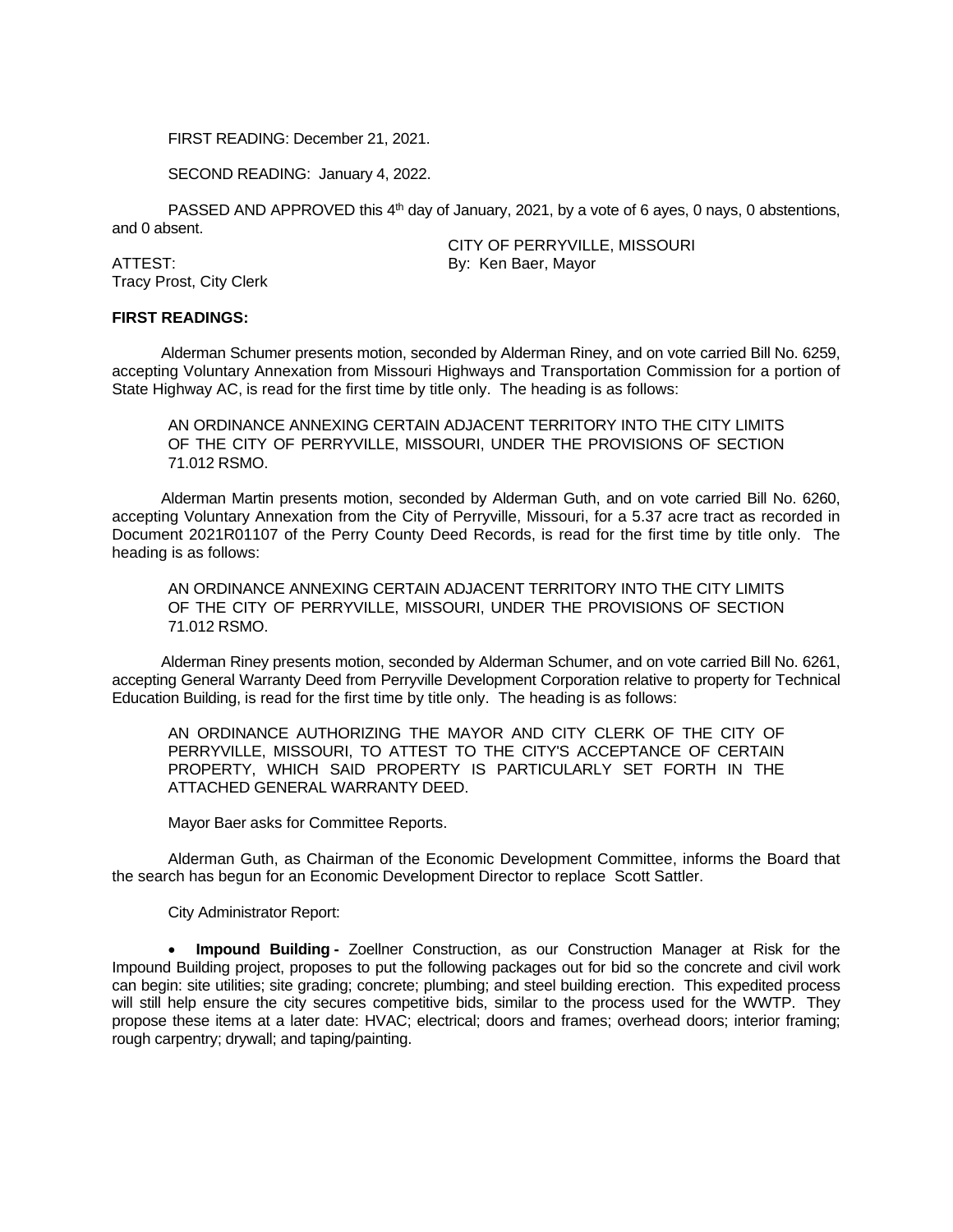**Board Appreciation Dinner – February 25, 2022 @ Perryville Country Club -** The last Friday before Lent is February 25 and the day staff proposes for the annual Board appreciation dinner. Although the space is a bit smaller, the current plan is to return to the comfort of the Country Club.

 **Census Results -** Based on our research, we really don't have a good path to challenge the findings of the census. Although, I believe new bedrooms is an accurate reflection of the growth we did see, it is not sufficient to prove the growth by census block. As it is, our population will remain 8,555 for the next 10 years.

 **Post Office Delays -** Among the things we have no control over but that do affect our business is the post office. We have already seen some delays and it has been advised more are likely if the Cape processing plant is closed. Those customers concerned with the timing of their bill now have the option to "go green" and sign for electronic billing or even set up a system of autopay.

 **Perryville Technical Education Campus (P-TECh) -** This is the name and acronym we have been using to describe our new technical education campus. I wanted to mention it here as the Board will likely see more of this name going forward.

**AGCMO Vaccine Alert** - On December 17, the 6<sup>th</sup> Circuit Court of Appeals lifted the stay for the vaccine mandate. This will certainly result in more litigation but, as best we can tell, these regulations will be in full force on January 10<sup>th</sup> and enforcements will begin one month later on February 9<sup>th</sup>.

 **A Modern Eden -** This book is presently available through the Perry County Historical Society. Already in 1895, settlers described our area as a Modern Eden. As staff find books such as this, we have made the habit of buying a copy for the City.

 **Commercial Water Filler -** Some time ago, members of the Board asked staff to consider a commercial water filler for large trucks. We are learning such equipment will probably come in around \$50k and are looking at different brands and options. The lead time for any purchase will certainly carry into next fiscal year but staff would like to be positioned to install this device early in the summer as opposed to late. If the Board is certain it wishes to proceed, staff will start the purchasing process and bring our findings to the Board for approval.

During discussion, Mayor Baer expresses his concerns that the city would be competing with other businesses that are selling water in this manner. After further discussion, it is agreed that staff should continue their research on this matter and bring back further information for the Board to consider.

City Engineer Report:

 **2020 Street Improvement Project –** Progress has continued on this project until the cold weather caused a halt to concrete pours.

• NE Outfall Sewer Project – The manhole delivery has been delayed until January 6<sup>th</sup>. The plan is to cross the branch first and then cross Highway E. It will be slow progress at first, but will pick up once they are past this area.

Parks & Recreation Report:

- **Projector Status –** The projector is still expected to arrive by the end of January.
- Mayor's Cup Mayor's Cup is scheduled for January 29<sup>th</sup>.

 **Membership Drive –** Rather than do a January membership drive, staff will run a "sale" in July. It is hoped that people will choose to do an automatic monthly withdrawal for their membership rather than a lump sum method.